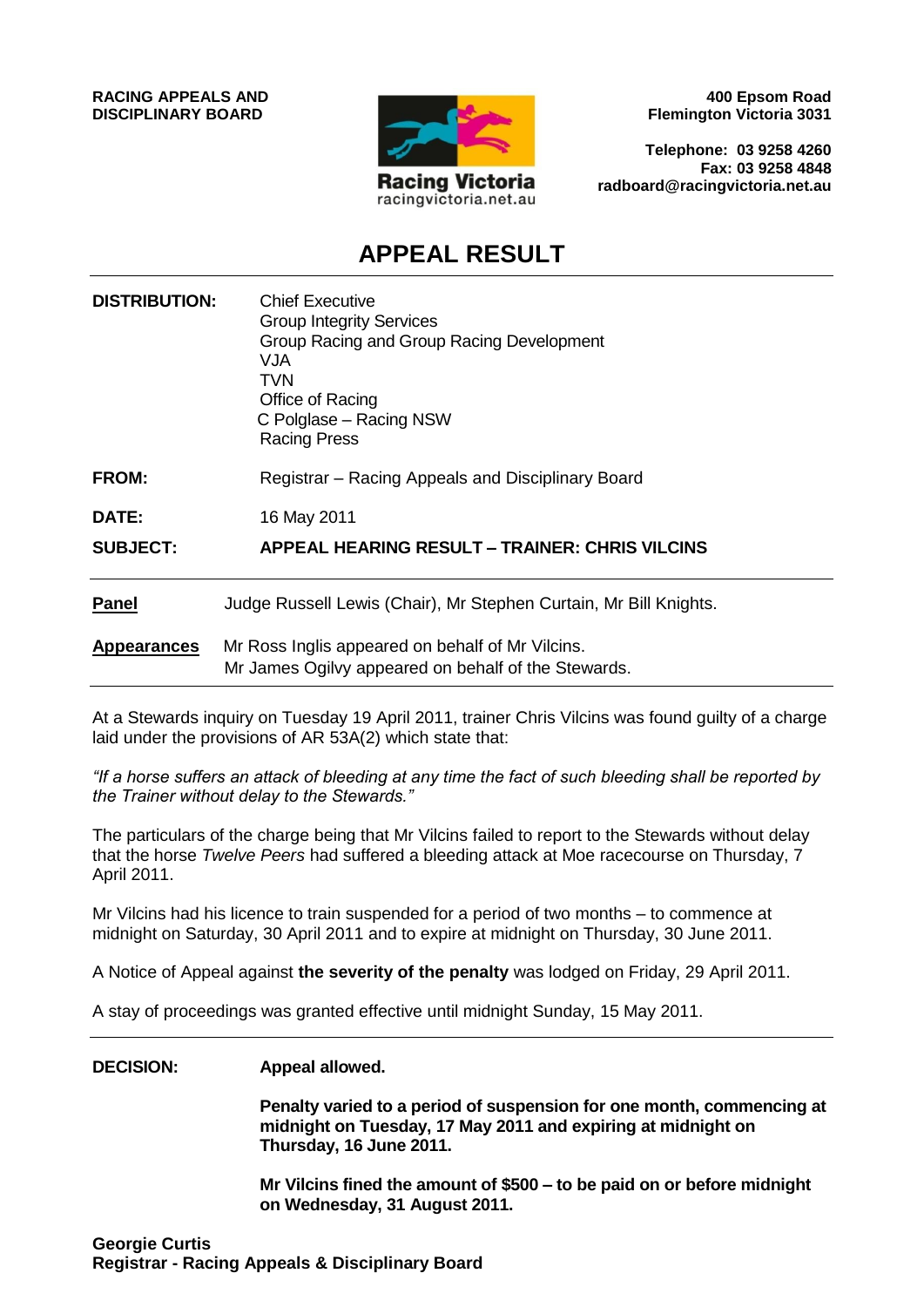# **TRANSCRIPT OF PROCEEDINGS**

# **RACING APPEALS AND DISCIPLINARY BOARD**

\_\_\_\_\_\_\_\_\_\_\_\_\_\_\_\_\_\_\_\_\_\_\_\_\_\_\_\_\_\_\_\_\_\_\_\_\_\_\_\_\_\_\_\_\_\_\_\_\_\_\_\_\_\_\_\_\_\_\_\_\_\_\_

**HIS HONOUR JUDGE R.P.L. LEWIS, Chairman MR S. CURTAIN MR W. KNIGHTS**

**EXTRACT OF PROCEEDINGS**

**DECISION**

**TRAINER: CHRIS VILCINS**

**MELBOURNE**

# **MONDAY, 16 MAY 2011**

MR J. OGILVY appeared on behalf of the RVL Stewards

MR R. INGLIS appeared on behalf of the Appellant